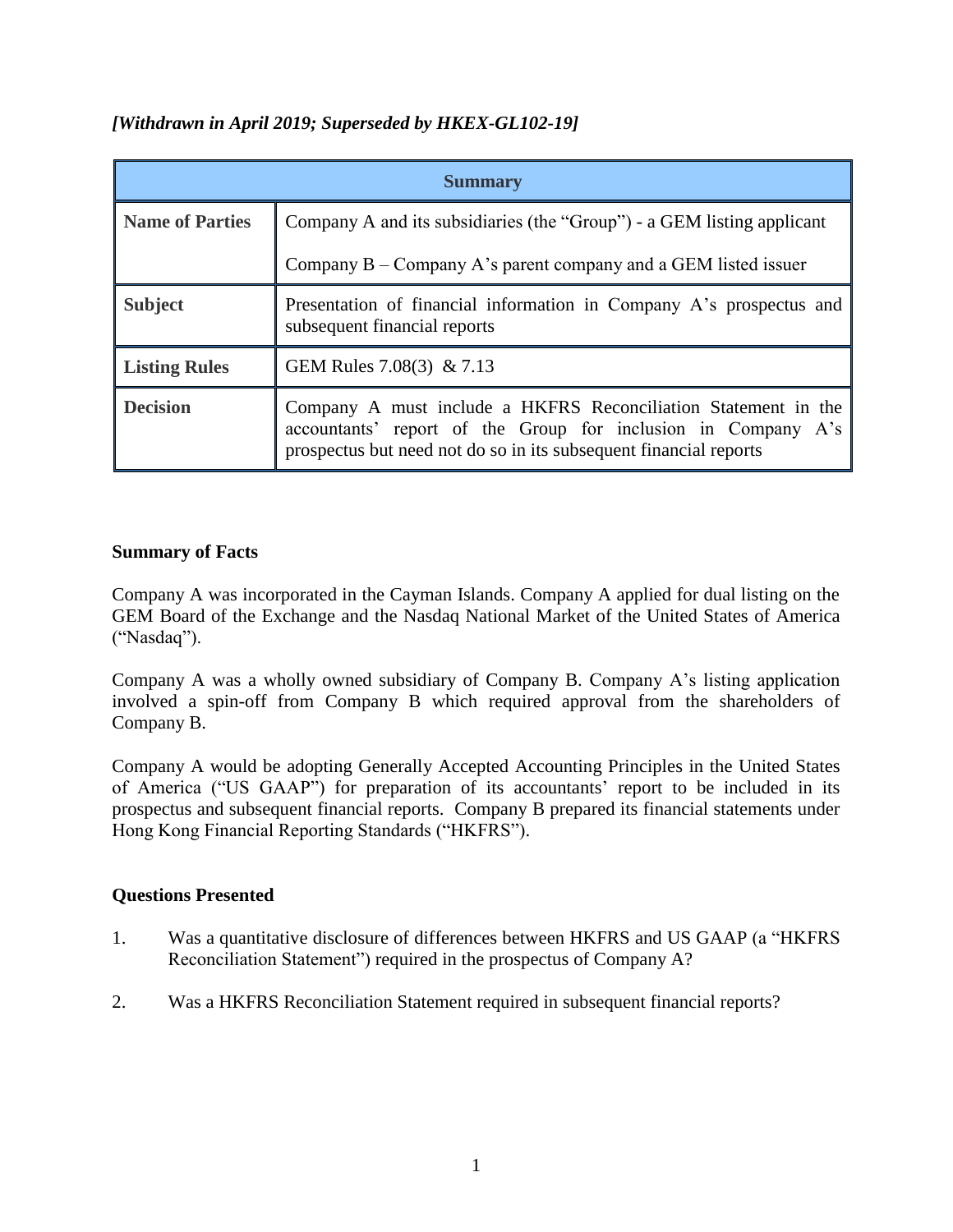#### **Applicable Listing Rules**

GEM Rule 7.08(3) provides that the accountants' report must state that it has been prepared in accordance with the Auditing Guideline – Prospectuses and the reporting accountant (Statement 3.340) issued by the Hong Kong Society of Accountants.

GEM Rule 7.13 specifically allows a GEM listing applicant with a primary listing or a dual listing on the New York Stock Exchange or the Nasdaq to adopt US GAAP for its accountants' report in the prospectus upon satisfaction of certain conditions.

#### *Adoption of US GAAP in the Prospectus*

#### **Analysis**

The Exchange recognised that there was no requirement under the GEM Rules for preparation of a reconciliation of the differences between US GAAP and HKFRS in a prospectus. However, the Exchange noted that Company B prepared its accounts in accordance with HKFRS. The Exchange therefore considered it important that Company B's shareholders should be provided with information on the significant differences between US GAAP and HKFRS in the shareholders' circular being prepared in connection with the spin-off proposal. As Company B's shareholders' circular and Company A's prospectus would be available to the public within a relatively short period of time, it would not be appropriate for material information regarding Company A to appear in the shareholders' circular but not Company A's prospectus. Therefore, in light of the facts and circumstances of the case, the Exchange required a HKFRS Reconciliation Statement to be included in Company A's prospectus.

#### **Decision**

The HKFRS Reconciliation Statement must be sent to the shareholders of Company B as part of the information to be included in the spin-off document for the purpose of obtaining shareholders' consent to the spin-off. Company A's prospectus must also include the HKFRS Reconciliation Statement in the accountants' report.

#### *Adoption of US GAAP in Subsequent Financial Reports*

**Analysis**